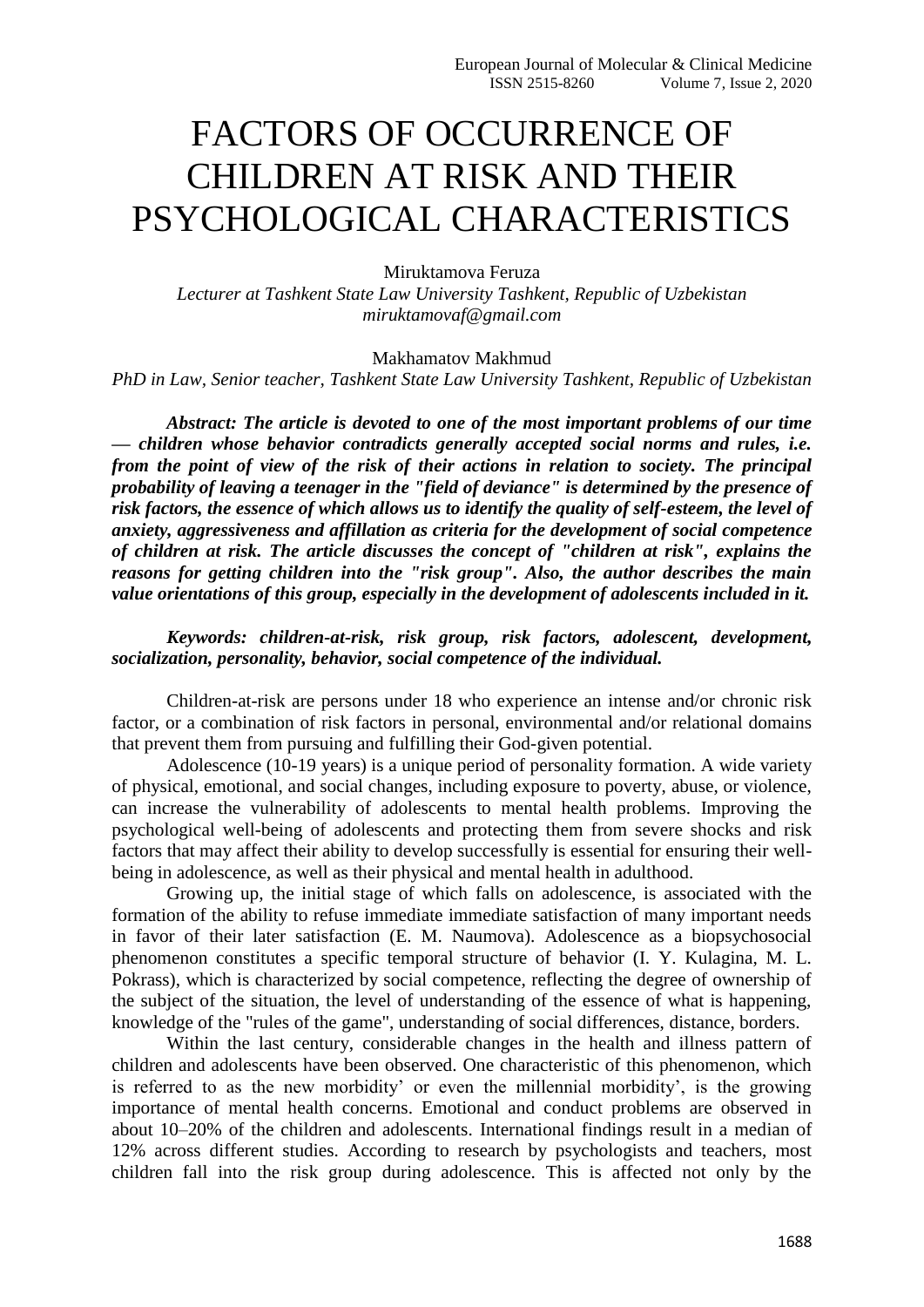conditions we discussed above within the family, but also by the child's physical development, too rapid puberty, and dissatisfaction with the changed appearance. Looking at the behavioral responses of adolescents at risk, psychologists came to the conclusion that the reactions can be either single or multiple. Psychologists believe that deviations in behavior in adolescents can be both temporary and permanent.it all depends on the General situation in which the teenager is located, as well as factors that affect the life of a person in this case, a teenager.

Adolescence forms the basis for building a new system of relationships with people around you, with friends and family, with the world as a whole. His need for recognition by others and self-affirmation does not always find support in society, where a teenager is perceived as a child, since he cannot fully perform psychophysiological social functions in society.

The emotional state of a teenager, dissatisfaction with themselves and other people-all this is a high-risk group. In connection with the restructuring of social control mechanisms, there is a borderline and uncertainty of the social situation. Undoubtedly, adult behaviors that involve self-discipline and self-control have not yet developed and become stronger, and the demands of adult obedience and the inherent forms of control of children no longer apply to them.

N.Y.Abramenko, studying the features of psychological factors of the "risk group" in adolescence, found that the concept of "risk group" first appeared in medicine. It was only in the late 60s of the XX century that it was transferred to psychology. In the context of the priority of public interests, the concept of "risk group" in the Soviet period designated a category of children whose behavior could pose a potential threat to society and others, since it directly contradicted the social norms and rules accepted in society. In recent years, this category of children is considered by experts from the perspective of the risk that they themselves are exposed to in society. These may be risks of loss of life, health, and normal conditions for development.

Good practice in work with children-at-risk also commonly emphasizes the value of child participation, so that children can see themselves as primary agents of change in their own lives rather than as defenseless objects of charity.

Many aspects of the situation of displaced children and adolescents can be seen as risk factors. Many of them will have had experiences of violence, loss and wholesale disruption to their lives, and often such stresses are compounded by other factors in the context of displacement.

How should "at risk" be assessed? Kristin Anderson Moore (USA, Ph.D) notes, to assess risk, a survey could be administered, or administrative data or government statistics could be used.

If children are at the center of the "at risk" definition, then it will be necessary to obtain data about individual children from school records or other administrative data or from a survey of children or parents.

If family characteristics are used to define risk, data might be available from the school, or it might be available from other administrative record systems, such as those pertaining to food stamps or Medicaid. Also, it might be possible to administer a survey to parents to obtain information about the family that would inform the program about the levels of risk that a family experiences.

If community characteristics are used to define risk (*for example, in the United States*), local area data from the U.S. Census or the American Community Survey might be used to describe the community. Crime statistics are also available for every city, as are vital statistics data on teen births and mortality. Community-level surveys also provide information about risks faced at the community level.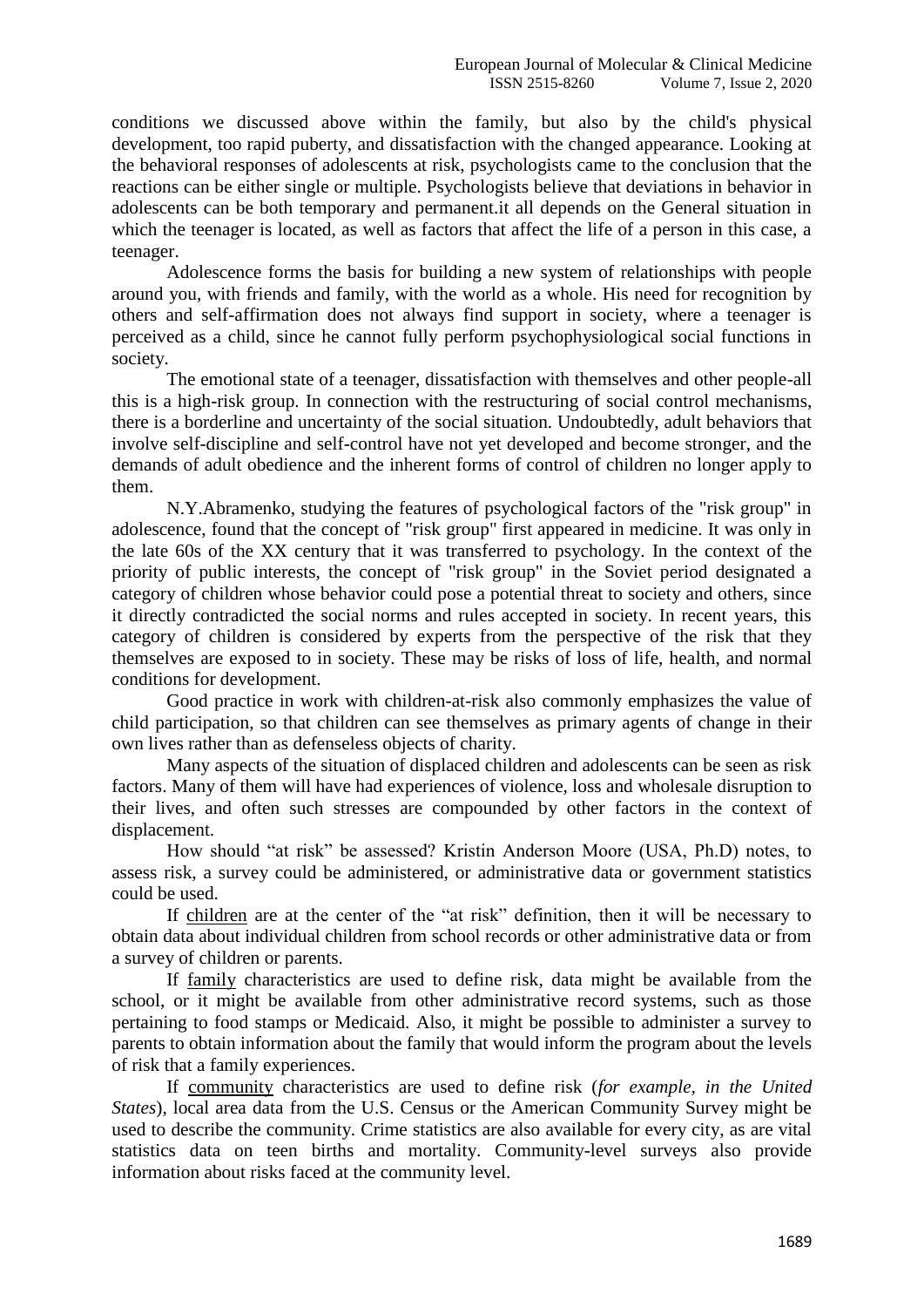In adolescence, emotional disorders often develop. In addition to depression or anxiety, adolescents with emotional disorders may also experience increased irritability, dissatisfaction, or anger. According to who, Depression is the fourth leading cause of morbidity and disability in adolescents aged 15-19 years and the fifteenth leading cause of disability in adolescents aged 10-14 years. Anxiety disorders are the ninth leading cause of mental health disorders among adolescents aged 15-19 years and the sixth among those aged 10-14 years. Emotional disorders can greatly affect, for example, school attendance and performance. Isolation and loneliness can be compounded by social exclusion. In the most severe cases, depression can lead to suicide.

Many children have an increased risk of stress, various emotional problems and disorders (fears, depression, anxiety, aggression, apathy) due to the unfavorable psychological climate in the family and the lack of conditions for normal life. If such children are not provided with help and support, this can lead to the development of neuropsychiatric disorders, as well as social maladaptation of children.

According to research by scientists (F. Atabaev, 1993; Kh. K. Yuldashev, 1995; N. F. Dementieva, 1997; L. ya. Oliferenko, T. I. Shulga, 2002; A.V. Gogoleva, 2004, etc.), the sources of most deviations in children's behavior lie in a dysfunctional family.

A distinctive feature of dysfunctional families are: the manifestation of indifference and insufficient attention to children, the difficulty of correct gender-role identification and orientation of children; violation of family relationships, the difficulty of normal mental and moral development of family members, creating various social risks for both. society, which is represented by the family with its values, norms, rules, asocial direction of raising children, and for family members.

Many researchers (M. A. Alemaskin, P. p. Blonsky, E. I. Kazakova, V. M. Obukhov, D. I. Feldstein) identify various groups of factors, which allows adolescents to be classified as a risk group. In accordance with the problem of this study, we focused on psychological risk factors (V. E. Letunova):

— "biomedical (group health, hereditary reasons, congenital properties, disturbances in mental and physical development, the conditions for the birth of a child, illness of the mother and her lifestyle, etc.);

— socio-economic (large and incomplete families, young parents, unemployed families, and families that lead an immoral life; inability to live in society: escape, vagrancy, parasitism, theft, fraud, fights, murders, suicide attempts, aggressive behavior, alcohol, drugs, etc.);

— education (mismatch of content of programmes, the educational institution and the learning environment of children by their physiological characteristics, pace of psychological development of children and pace of learning, the predominance of negative evaluations, lack of activities, lack of interest in teaching, closeness to the positive experience, not being a model student, etc.);

- psychological (alienation from the social environment, self-rejection, neurotic reactions, communication disorders with others, emotional instability, failure in activities, failure in social adaptation, difficulties in communication, interaction with peers and adults, etc.)".

Thus, the analysis of the psychological characteristics of adolescence as a period of growing up of a child, the development of self-awareness and, as a result, the growing contradiction between their own needs and capabilities, allowed us to determine the psychological factors of the risk group: self-esteem, anxiety, aggression, and affiliation.

As noted by p. Isamova and a.m. Perper, in a study aimed at studying the psychological problems of children at risk  $(N=419)$ , it was found that the need for such children in psychological support is quite high. The responses of children at risk (see figure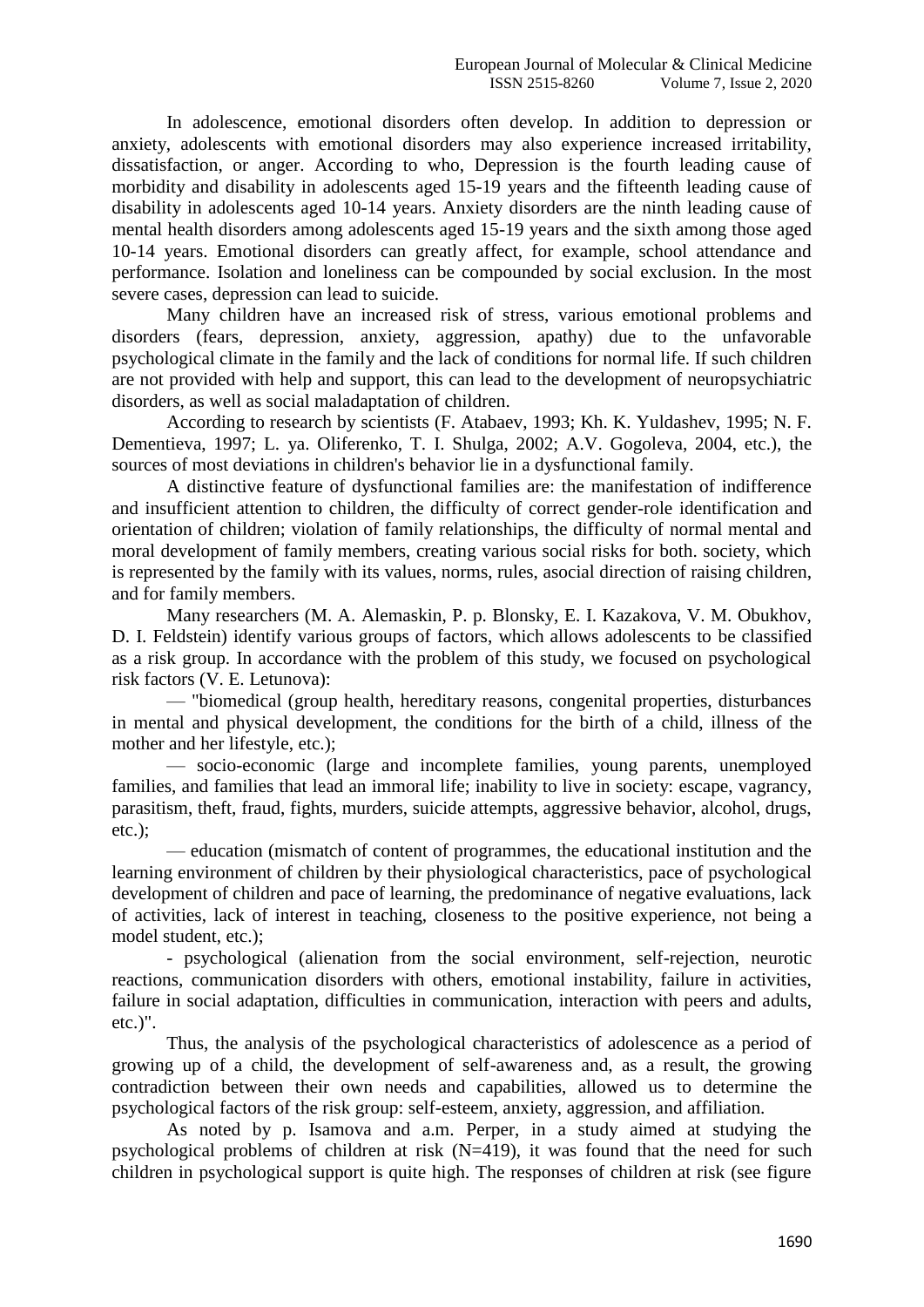1) show that significant stressful factors include: problems in child-parent relationships related to conflicts, misunderstandings, and abuse of alcohol or narcotic substances by parents; problems in educational institutions associated with a lack of desire to learn, poor relationships with teachers and classmates; failures in romantic and friendly relationships. In addition, some children reported difficulties in receiving psychological assistance, which, without being a cause of stress, prevent children from safely emerging from stress and resolving their problems in a timely manner.



Many behaviors associated with health risks, such as substance use or risky sexual behavior, originate in adolescence. Risky behaviors can be both unsuccessful attempts to cope with mental health problems, and a negative factor that has serious consequences for the mental and physical well-being of a teenager.

According to WHO statistics, in 2016, the prevalence of heavy episodic alcohol use among adolescents aged 15-19 years worldwide was 13.6%, representing the greatest threat to boys and young men.

Tobacco and cannabis use are also of particular concern. Cannabis is the most common drug among young people, with 4.7% of young people aged 15-16 using it at least once in 2018. Many adult smokers tried their first cigarette before the age of 18.

As with findings on psychosomatic health symptoms, the study findings reinforce the strong and significant relationship between psychological well-being (life satisfaction and psychosomatic symptoms) and involvement in risk behaviours. They also suggest that an understanding of adolescent health must consider psychological, physical and behavioural dimensions.

Substance use is a known predictor of delinquency (Barnes, Welte, & Hoffman, 2002), and in general, involvement in risky activities can have long-term consequences on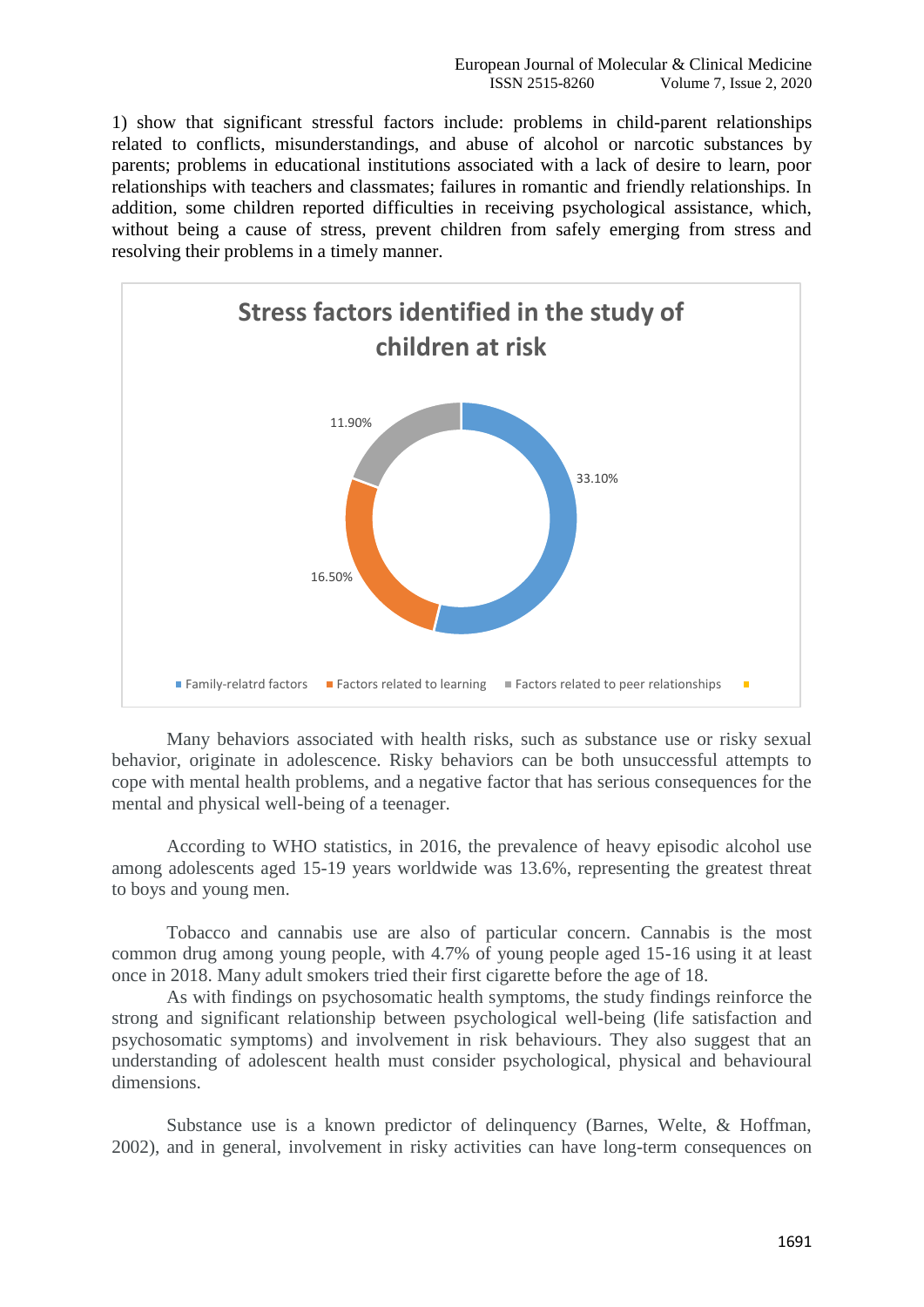young people's health, development and social, personal and professional achievement (Resnick & Burt, 1996).

In the scientific literature, psychological assistance is considered as a field of practical application of psychology, focused on improving the socio-psychological competence of families and children and providing psychological assistance. According to P. Isamova, this is work with families and children, aimed at solving various psychological problems, as well as providing information support. Problems that require psychological help can be both personal and interpersonal (intra-family, extra-family). Often, when a child is dealing with psychological problems, help is required not only for him, but also for his parents, since it is the psychological state of the parents, as the child's closest environment, that affects his behavior and condition. Destructive child-parent relationships are considered one of the main factors of deviant behavior of a child. In addition, they are one of the main causes of stress, anxiety, personality disorders and behavioral and social problems in children.

Behavioral disorders in childhood are the second leading cause of the burden of disease among adolescents aged 10-14 years and rank eleventh among adolescents aged 15- 19 years . Behavioral disorders in childhood include attention deficit hyperactivity disorder (which is characterized by problems with concentration, hyperactivity, and actions without taking into account the consequences that are unacceptable at this age) and behavior disorders (with symptoms of destructive or defiant behavior). Behavioral disorders in childhood can negatively affect the learning of adolescents and may cause illegal behavior.

According to various studies, among the factors leading to the formation of criminal behavior of minors, factors of moral, social and socio-economic plan are usually singled out.

## **Moral and social factors of juvenile delinquency include:**

- the weakening and crisis of the modern family -- greater conflict between family members, extremely high divorce rates, lowering of cultural and moral level of parents, loss of family traditions and interfamily relationships of the extended family, increasing the fragmentation of the family, a significant decrease in communication between them, high a family history of parents with alcoholism, the fall of the authority of parents, the unwillingness or ignorance of the correct and systematic training of children; neglect, neglect of children or on the contrary their excessive pampering, the construction of "geocentrists" family relations, etc.;

- deviations in the mental development of children, repeatedly amplified by improper upbringing and the negative impact of aggressive micro and macro environment;

- deformation of the moral and legal development of minors, legal nihilism, disproportionate development of material needs to the detriment of spiritual needs, the growth of idleness as a way of life, sexual promiscuity, the growth of consumer attitudes; harmful effects of modern mass culture;

- stigmatization in the educational process of school students who have difficulties in learning, the consequences of which is the search for self-realization by a teenager outside of school;

- an increase in individualistic attitudes, ego and group-centrism, violent ways to resolve conflict situations, and an increase in aggressiveness;

- reducing the threshold of "criminal consciousness" of minors, allowing communication with representatives of anti-social and criminal groups;

- increase in drug and alcohol abuse among minors;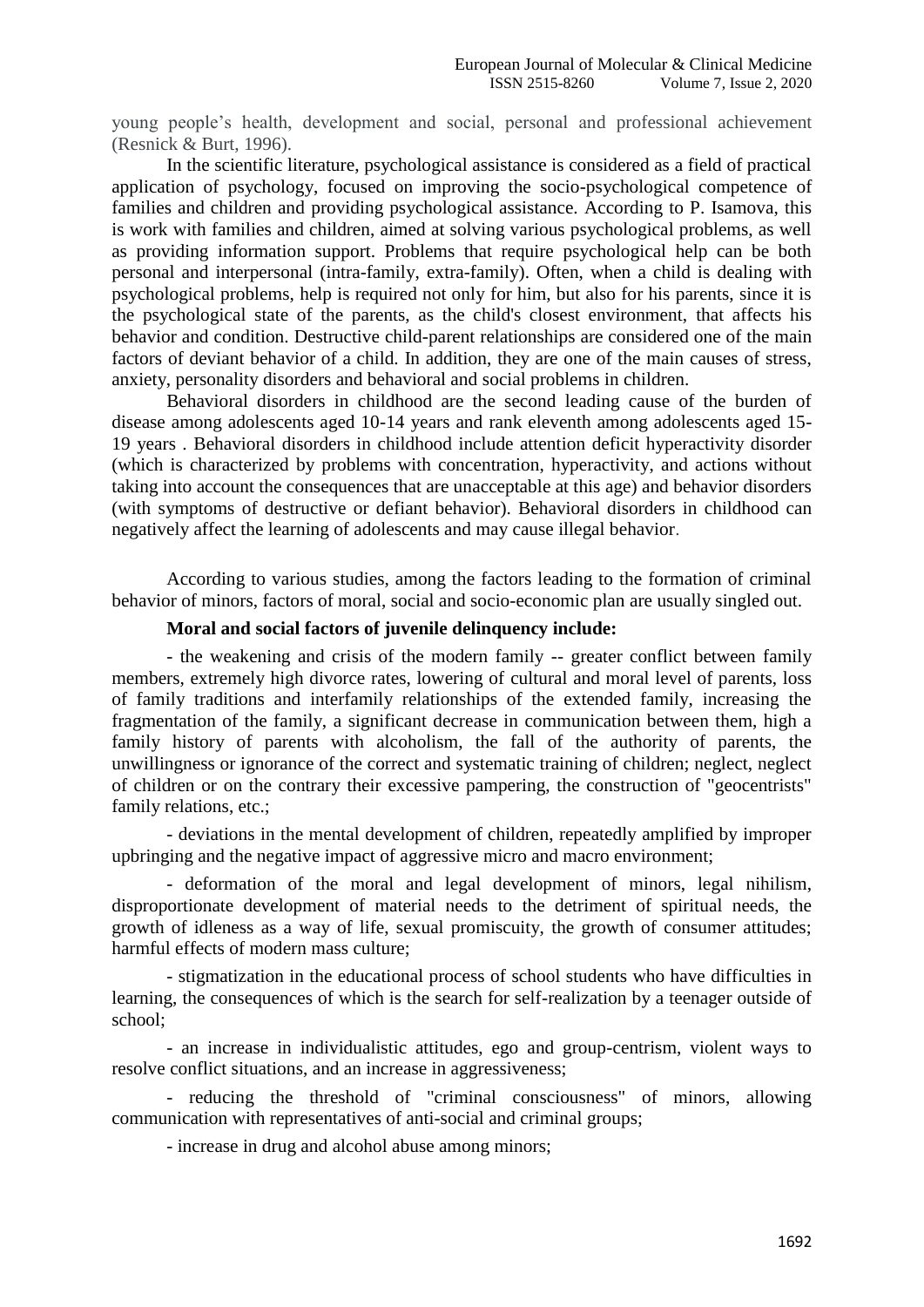- the emergence of mass neglect and homelessness of minors, especially in the regions;

- reduction of the educational and monitoring potential of state and public institutions and organizations; negative consequences of liberalization-understanding of freedom by minors as permissiveness and impunity, etc.

## **Socio-economic factors include:**

- minors ' perception of the injustice of the accelerated stratification of society into rich and poor;

- low standard of living of a certain category of the population;

- difficulties in continuing professional education for minors due to its increased inaccessibility, low employment prospects with high unemployment, unwillingness to engage in low-paid and low-skilled work.

Therefore, taking into account all the factors that contribute to the Commission of offenses (criminogenic factors that negatively affect the moral formation of the personality of offenders; various conflict situations; external conditions and circumstances that objectively contribute to the Commission of crimes and the onset of criminal results; age characteristics; features of moral and family education), it is possible to build a clear system of prevention and prevention of crimes.

Of course, the direct object of social control in the field of crime prevention is the personality of students of offenders as carriers of various public relations, relations and phenomena of criminal significance. First of all, they should include: children and teenagers who voluntarily left school, lyceums and other educational institutions, do not study anywhere, do not work and lead an anti-social lifestyle; difficult-to-educate and underachieving students who systematically violate the school regime and the rules of social behavior; minors who were conditionally sent or returned from special schools or special institutions; teenagers who have returned from places of detention, who have been sentenced by the courts to non-custodial measures, as well as those who have been conditionally convicted and transferred to the public for re-education; convicted students who have been suspended by the courts; unsupervised teenagers from among students who have committed offenses and are registered with the Commission on juvenile affairs.

Based on the results of the diagnostic study presented above, it can be concluded that adolescents whose upbringing is carried out in families of the "risk group", in comparison with adolescents from well-off families, are more likely to have such personal qualities as a high level of anxiety, low self-esteem, rigidity, self-doubt, excessive compliance and obsequiousness, sensitivity and dependence on the opinions of others. Being brought up in an environment of constant conflicts of parents, emotional stress and rejection, teenagers become aggressive, hot-tempered, impulsive, show rigidity to other children and animals, show an inability to control the manifestations of emotional reactions and their behavior in General. They do not adapt well, are afraid of failures and insults, and have difficulties communicating with their peers and adults.

The main distinguishing feature of children at risk is that formally, legally, they can be considered children who do not require special approaches (they have a family, parents, they attend a regular General education institution), but in fact, for various reasons that do not depend on them, these children find themselves in a situation where their basic rights, enshrined in the UN Convention on the rights of the child and other legislative acts, are not fully realized or even violated - the right to a standard of living necessary for their full development, and the right to education. Children themselves cannot solve these problems on their own. They either can not understand them, or do not see a way out of the difficult life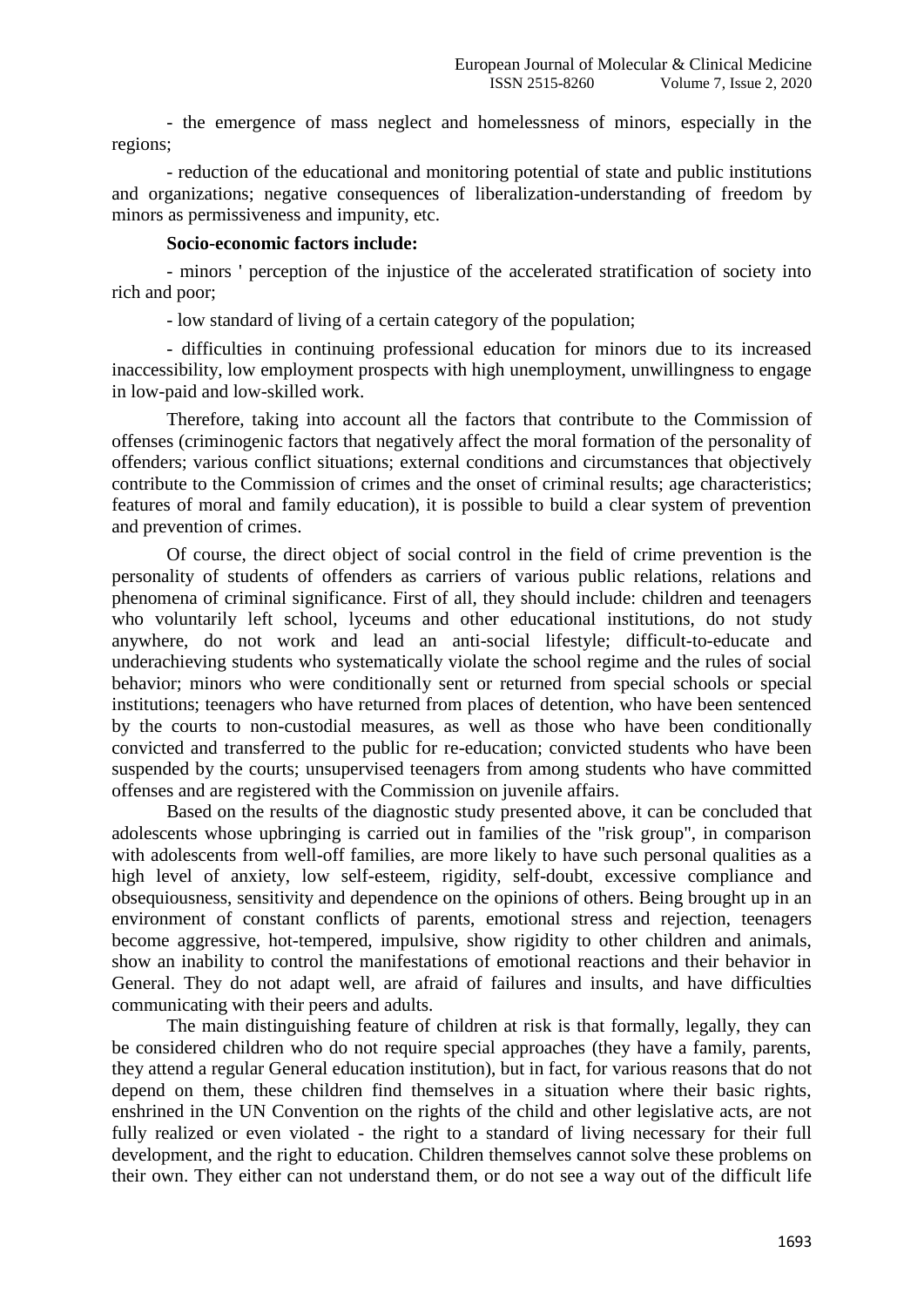situation in which they find themselves. At the same time, children at risk not only experience the impact of negative factors, but very often do not find help and sympathy from others, while the help provided at the right time could support the child, help him overcome difficulties, change his worldview, value orientations, understanding of the meaning of life and become a normal citizen, person, personality.

Based on this, we can conclude that the surrounding microenvironment and psychological climate in the family, conditions of upbringing, relationship with parents and the personality of the parents will influence the child first and foremost in his character. If the family atmosphere is unfavorable for the harmonious mental development of the child, it is likely that the formed features of his personality will be pathological. At the same time, a child may become a carrier of a certain symptom that is present in the family in a hidden or explicit form, which will certainly affect the properties of his personality. That is why it is necessary to carry out timely and comprehensive preventive work with families of the "risk group" in order to level out cases of family problems.

The help provided at the right time helps the child to rethink their view of the future, because many people are simply not sure of further success and happiness in life. The task of teachers in working with these children is not to criticize and condemn, but to show empathy to help change the values and worldview of a teenager who finds himself in such a situation. The main thing is that these children are not antisocial, they are in the "risk group", which means that you can avoid negative consequences.

The organization of education and upbringing of "children at risk" should be carried out comprehensively, only then it will be effective. Doctor neuropsychiatrist, a therapist, a psychologist, speech therapist, social worker. These children require medication therapy, which is carried out by a psychologist.

The main activities of the psychologist are to optimize the communication of "children at risk" with their peers and adults, the formation of their self-esteem and selfconfidence, the development of the ability to set goals and control themselves.

Since" children of the risk group "have disorders in cognitive activity, the work of the defectologist will consist in the development of such processes as attention, memory, imaginative and logical thinking, the development of perception and orientation in space.

The task of the speech therapist will include the following areas of work: examination of the speech condition of these children, work on correcting sound pronunciation, vocabulary development (as a rule, these children have a General speech underdevelopment), elimination of optical dysgraphy and dyslexia, filling in gaps in the Russian language.

A large role in working with children of the "risk group" is assigned to the social teacher. They should study together with a practical psychologist the medical and psychological, age, and personal characteristics of children, their abilities, interests, attitudes to school, study, behavior, and social circle, and identify positive and negative influences in the child's personality structure. It is important for a social pedagogue to know about the material and housing conditions of the wards. they need to systematically analyze certain life conflicts in order to help them and their teachers find the right solutions and ways out of unfavorable situations. It should interact with various social services, providing the necessary assistance to children.

An important component of the social pedagogue's activity is the timely formation of socially significant intersex relationships among children, as well as the social pedagogue organizes legal education among teachers and students, explaining their rights and responsibilities to them.

Finally, while the term "children-at-risk" seems to connote an individualistic focus, effective practitioners know that every child is embedded in a series of nested systems of family, community, nation-state, and history (among others) all of which must be given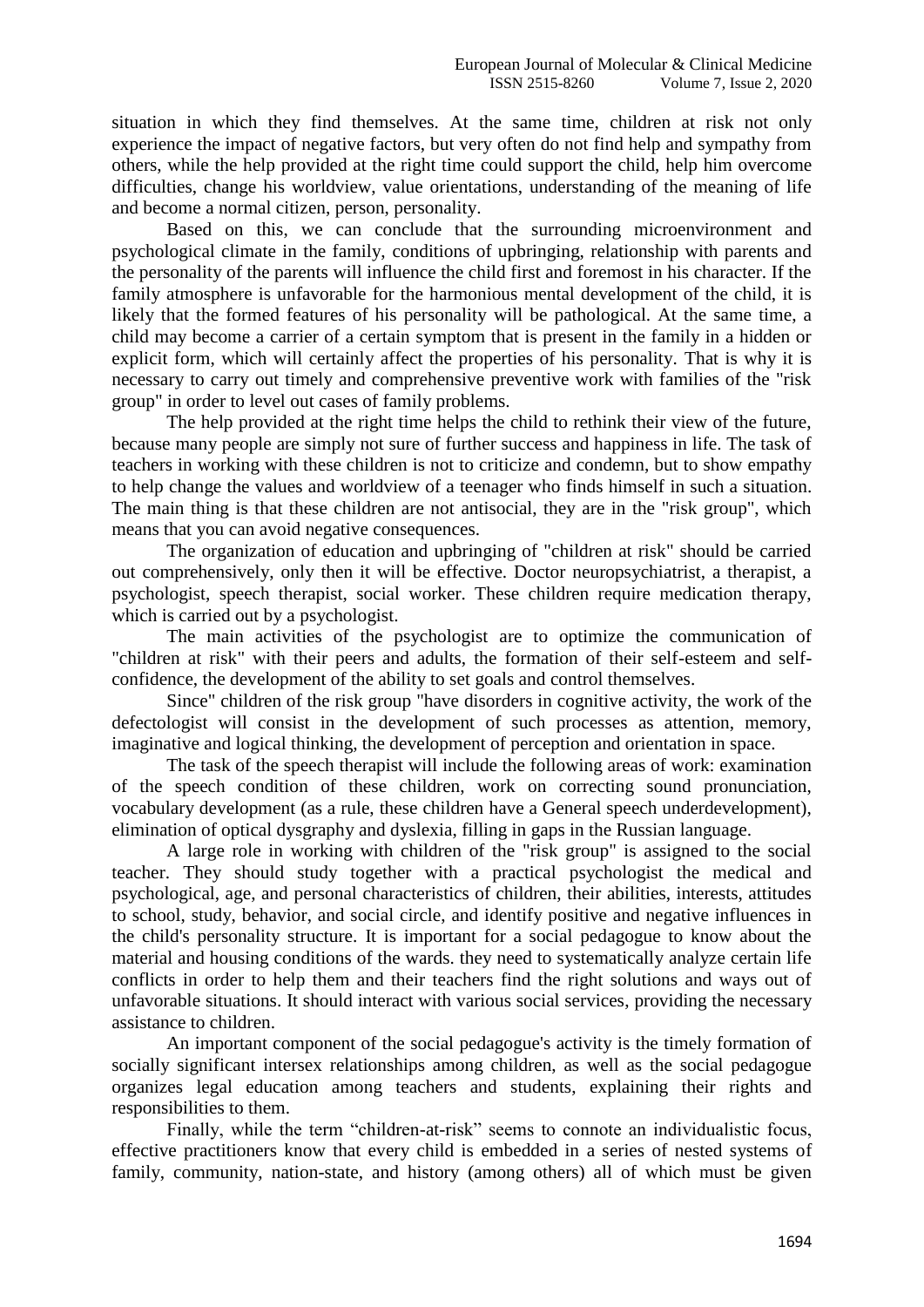attention regarding both risk and resilience factors in order to achieve long term outcomes that are in the best interests of not just the child.

Concluding the conversation about "children at risk", it is appropriate to highlight a few General rules that must be followed in working with this category of children.

*First, the responsibility of the teacher is especially great here, since the fate of the student largely depends on the correctness and accuracy of the conclusions. Any guess (for example, about the need to contact other specialists for help) should be carefully checked in the diagnostic work.* 

*Second, you need to be extra careful and thoughtful when you need to tell other people about your child's problems. To do this, you should abandon the clinical and psychological terminology and use only everyday vocabulary. At the same time, parents and other teachers should be given clear and precise recommendations on how to help a child who is experiencing difficulties.*

*Third, you should pay special attention to the specifics of the family situation. Working with the family of a "risk group" child is often a more important means of psychoprophylaxis than working with a group of students and teachers. Compliance with these conditions makes it possible to help the child, create conditions for compensating for difficulties.*

## **References**

- [1] Rhodes, J., and J. Roffman. "Nonparental Adults as Asset Builders in the Lives of Youth." In Developmental Assets and Asset-Building Communities: Implications for Research, Policy, and Practice, edited by R. M. Lerner and Peter L. Benson, 195-212. New York: Kluwer Academic/Plenum, Search Institute, 2003.
- [2] Ravens-Sieberer U, Wille N, Erhart M et al (2008) Prevalence of mental health problems among children and adolescents in Germany: results of the BELLA study within the National Health Interview and Examination Survey. Eur Child Adolesc Psychiatry 17(Suppl 1):22–33 Available from: https://www.researchgate.net/publication/341911160 Negative parenting behaviour as a mediator of the effects of telephone-assisted selfhelp for parents of pharmacologically treated children with attentiondeficithyperactivity\_disorder [accessed Oct 30 2020].
- [3] Абраменко Наталья Юрьевна. Психологические факторы возникновения «группы риска» в подростковом возрасте. ISSN 2227-1384 «Вестник Приамурского государственного университета им. Шолом-Алейхема» №  $1(18)2015. - 17$  c.
- [4] Jayakaran, Ravi, and Jennifer Orona. Empowering Children: Principles, Strategies, and Techniques for Mobilizing Child Participation in the Development Process. Pasadena, CA: William Carey Library, 2011.
- [5] Child and Adolescent Development Revision Version 04/01. Action for the Rights of Children (ARC).
- [6] Kristin Anderson Moore. DEFINING THE TERM "AT RISK". Childtrends, Publication #2006-12.
- [7] Н.А. Исраилова. Правовое воспитание, психолого-педагогическая помощь детям группы риск а и их семьям: эффективные технологии. «Укрепление социальной работы в обеспечении благополучия детей и семей в Узбекистане» / Сборник научных тезисов Международного форума РЦСАД. – Ташкент, 2019. – 95-стр.
- [8] Абраменко Наталья Юрьевна. Психологические факторы возникновения «группы риска» в подростковом возрасте. ISSN 2227-1384 «Вестник